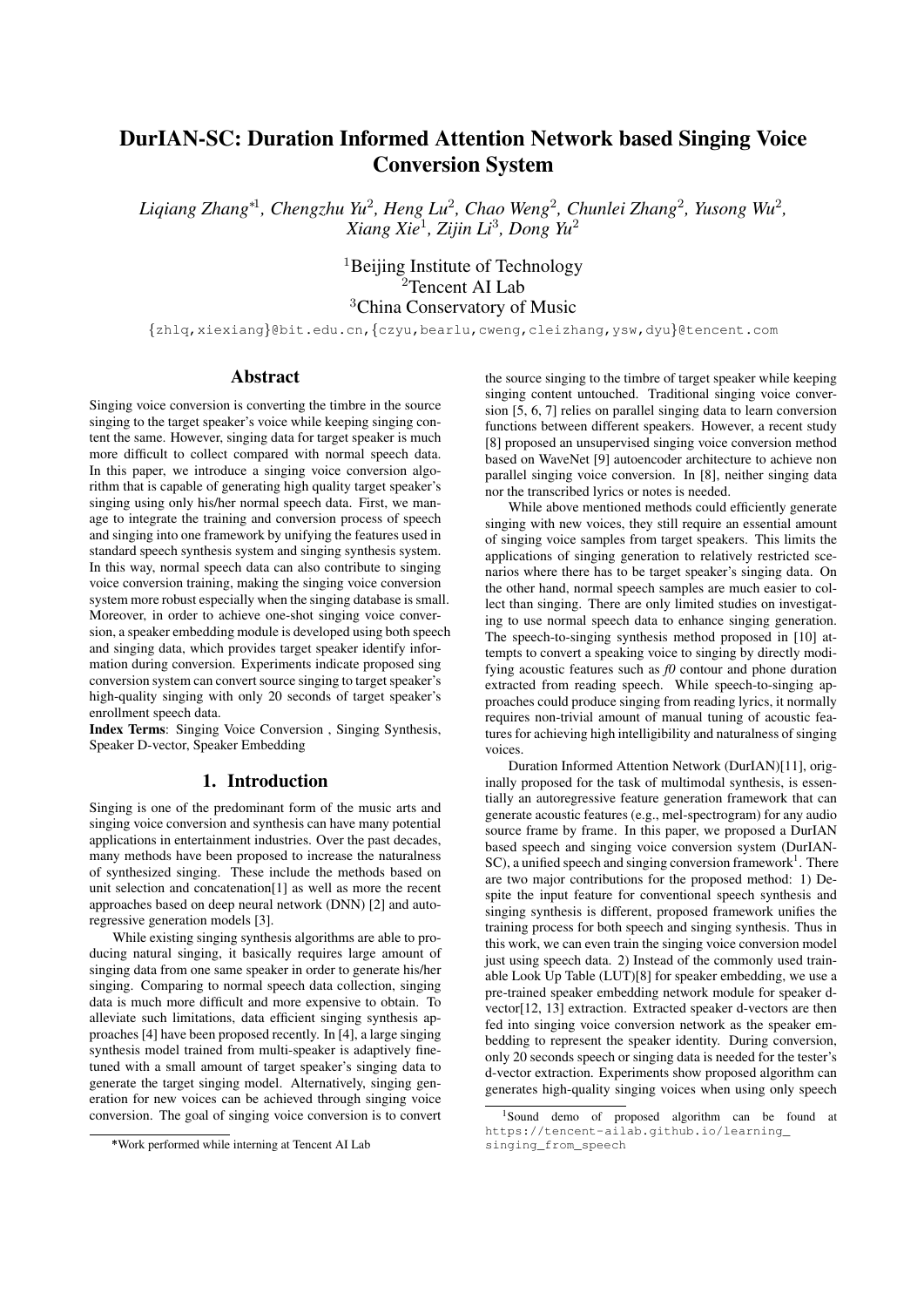

Figure 1: *Model architecture of DurIAN-SC. RMSE means root mean square energy, FC represents the full connected layer, Expansion means expanding the time dimension to frame level.*

data. The Mean Opinion Scores (MOS) of naturalness and similarity indicates our system can perform one-shot singing voice conversion with only 20 seconds tester's speech data.

The paper is organized as following. Section 2 introduces the architecture of our proposed conversion model. Experiments are introduced in Section 3. And section 4 is the conclusion.

#### 2. Model Architecture

#### 2.1. DurIAN-SC

While DurIAN was originally proposed for the task of multimodal speech synthesis, it has many advantages over conventional End-to-End framework, especially for its stable in synthesis and its duration controllability. The original DurIAN model is modified here to perform speech and singing synthesis at the same time. Here we use text/song lyric as one of input for both speech and singing data. Text or song lyric is then transferred to phone sequence with prosody token by text-to-speech TTS front-end module. The commonly used music score is not used in our singing voice conversion framework. Instead, we use frame level *f0* and average Root Mean Square Energy (RMSE) extracted from both original singing/speech as additional input conditions (Fig. 1). For singing voice conversion, the  $f_0$  and rhythm is totally decided by score notes and the content itself, and this is the part we do not convert unless there is large gap between source and target speaker's singing pitch range. Further, we found that if using RMSE as input condition in training, the loss convergence would be much faster.

The architecture of DurIAN-SC is illustrated in Fig. 1. It includes (1) an encoder that encodes the context of each phone, (2) an alignment model that aligns the input phone sequence and to target acoustic frames, (3) an auto-regressive decoder network that generates target mel-spectrogram features frame by frame.

#### *2.1.1. Encoder*

We use phone sequence  $x_{1:N}$  directly as input for both speech and singing synthesis. The output of the encoder  $h_{1:N}$  is a sequence of hidden states containing the sequential representation of the input phones as

$$
h_{1:N} = \text{encoder}(x_{1:N})
$$
 (1)

where N is the length of input phone sequences, encoder module contains a phone embedding, fully connected layers and a CBHG[14] module, which is a combination module of Convolution layer, Highway network[15] and bidirectional GRU[16].

#### *2.1.2. Alignment model*

The purpose of alignment model is to generate frame aligned hidden states which is further fed into auto-regressive decoder. Here, the output hidden sequence from encoder  $h_{1:N}$  is first expanded according to the duration of each phone as

$$
e_{1:T} = state\text{-expand}(h_{1:N}, d_{1:N})
$$
 (2)

where  $T$  is the total number of input audio frames. The state expansion is simply the replication of hidden states according to the provided phone duration  $d_{1:N}$ . The duration of each phone is obtained from force alignments performed on input source phones and acoustic features sequences. The frame aligned hidden states  $e_{1:T}$  is then concatenated with frame level  $f_0$ , RMSE and speaker embedding, as we can see in Fig. 1.

$$
e_{1:T}' = FC(e_{1:T} \vee f_{1:T} \vee r_{1:T} \vee D_{1:T})
$$
 (3)

where ∨ indicates concatenation,FC indicates the fully connected layer,  $f_{1:T}$  represents *f0* for each frame,  $D_{1:T}$  represents the speaker embedding expanded to frame level. And  $r_{1:T}$  is the RMSE for each frame.

#### *2.1.3. Decoder*

The decoder is the same as in DurIAN, composed of two autoregressive RNN layers. Different from the attention mechanism used in the end-to-end systems, the attention context here is computed from a small number of encoded hidden states that are aligned with the target frames, which reduces the artifacts observed in the end-to-end system[14]. We decode two frames per time step in our system. The output from the decoder network  $y'_{1:T}$  is passed through a post-CBHG [14] to improve the quality of predicted mel-spectrogram as

$$
y'_{1:T} = \text{decoder}(e'_{1:T})
$$
 (4)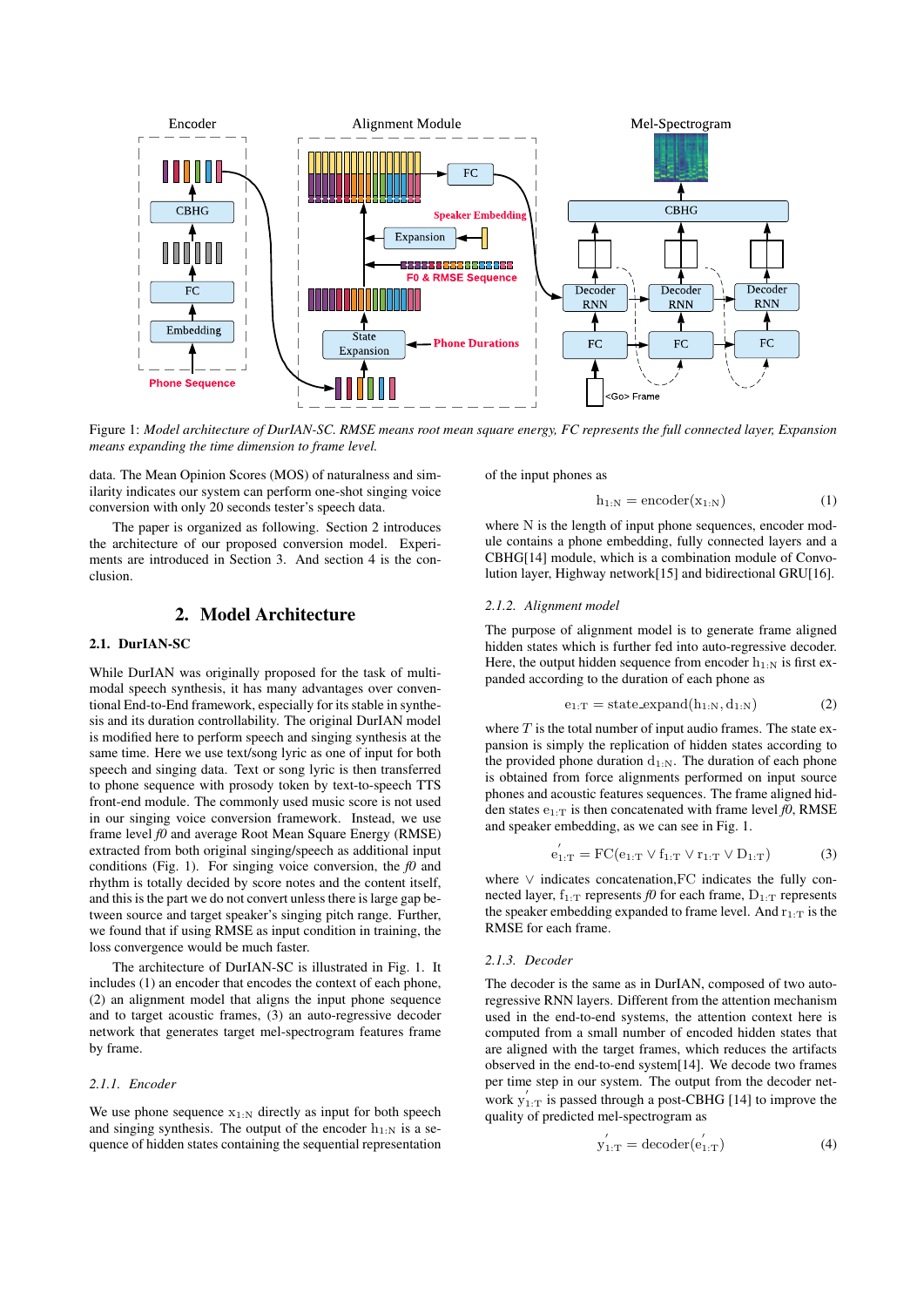

Figure 2: *The process diagram of training stage. The WaveRNN [17] model is trained separately.*



Figure 3: *The process diagram of converting stage.*

$$
\hat{y}_{1:T} = \text{cbhg}(y'_{1:T})\tag{5}
$$

The entire network is trained to minimize the mel-spectrogram prediction loss the same as in DurIAN.

#### 2.2. Singing Voice Conversion Process

The training stage is illustrated in Fig. 2, and the converting stage is illustrated in Fig. 3.

#### *2.2.1. Data Preparation*

Our training dataset is composed a mix of normal speech data and singing data. TTS front-end is used to parse text or song lyrics into phone sequence. Acoustic feature including melsepctrogram, *f0* and RMSE are extracted for every frame of training data. Note that the  $f0$  is extracted with World vocoder[18]. Since DurIAN structure needs phone alignment as input, a Time delay neural network (TDNN) is employed here to force-align the extracted acoustic feature with phone sequence. Different from normal TTS for Mandarin which use phone identity plus 5 tones in the modeling, non-tonal phones are used in our experiment to bridge the gap between speech phones and singing phones. Finally, phone duration can be extracted from the aligned phone sequence.

#### *2.2.2. Speaker embedding network*

To provide the DurIAN-SC with robust speaker embedding on Mandarin language. External Mandarin corpora are explored to train a speaker embedding network, which is then used as a pre-trained module. The external training set contains of 8800 speaker drawn from two gender-balanced public speech recognition datasets<sup>2</sup>. The training data is then augmented 2 folds to incorporate variabilities from distance (reverberation), channel or background noise, resulting in a training pool with 2.8M utterances. 257-d raw short time fourier transform (STFT) features are extracted with a 32ms window and the time shift of feature frames is 16ms. The non-speech part is removed by a energy based voice activity detection. The utterance is randomly segmented into 100-200 frames to control the duration variability in the training phase. For the choice of network architecture, we employ a TDNN framework which is similar to [13, 19]. The speaker embedding training guilded with a multi-task loss, which employs both the large margin cosine loss (LMCL) and the triplet loss [20, 21, 22].

In order to further boost the capability for singing data, the internal singing corpus is incorporated in the speaker embedding training. Since the singing corpus is not provided with speaker label, we employ a bottom-up hierarchical agglomerative clustering (HAC) to assign a pseudo speaker label for each singing segment. Specifically, we first extract speaker embedding for singing corpus using the external speaker embedding model. Then, HAC is applied to produce 1000 speaker "IDs" from the training singing corpus (3500 singing segments). Finally, the clustered corpus is pooled with external speech data for another round of speaker embedding training. The final system is utilized to extract speaker embedding for speech/singing.

#### *2.2.3. Training and conversion process*

In the training stage, both the normal speech and singing data could be used as input training data. The *f0*, RMSE, phone sequence and phone duration are extracted as shown in section 2.2.1. Speaker embedding are extracted using the pre-trained speaker embedding network introduced in the previous section. DurIAN-SC model is then trained based on these extracted acoustic features and speaker embedding.

In singing voice conversion stage, *f0*, RMSE and phone duration are extracted from source singing and later used in conversion process as condition. Using the pre-trained speaker embedding network, target speaker embedding can be obtained by testing on target speaker's singing or speech data with a length of only 20 seconds. By conditioning on the extracted target speaker embedding, mel-spectrogram can be generated with target speaker's timbre through the model trained in the last session. Finally, WaveRNN [17] is employed as Neural Vocoder for waveform generation.

In case there is large gap between source and target speaker's singing pitch range, which often happen when performing cross gender conversion, we shift original source key linearly to make it easier for target speaker to 'sing' the same song as source. The input *f0* is multiplied by a factor  $\nu$  as:

$$
\nu = \frac{mean(x^t)}{mean(x^s)}\tag{6}
$$

where  $x^s$  is the source singing  $f_0, x_i^t$  is the target register speech or singing *f0*. mean represents to average *f0* across all vowel phones in all the audios by the source or target speaker.

<sup>2</sup>http://en.speechocean.com/datacenter/details/254.htm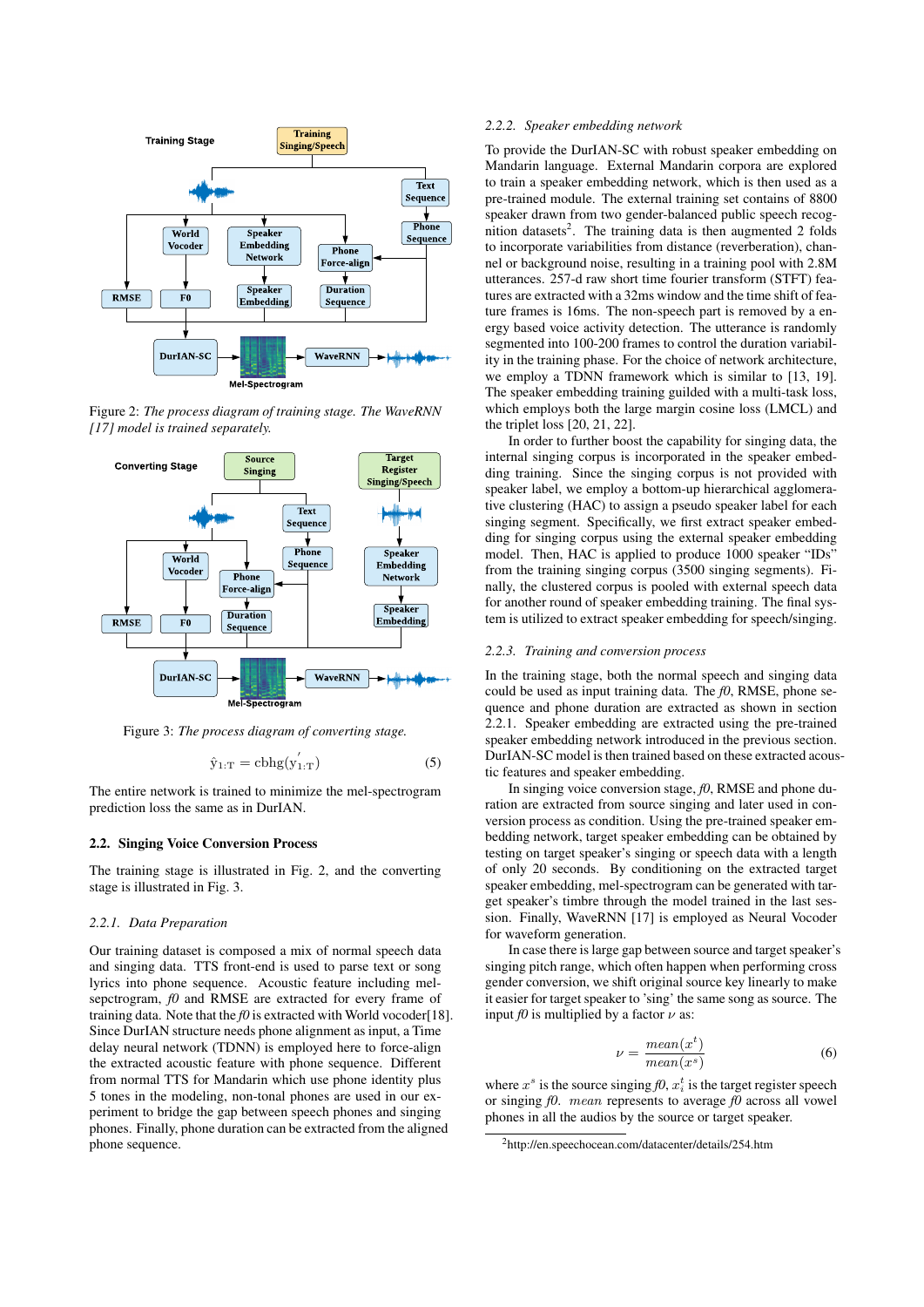# 3. Experiments

## 3.1. Dataset

Two databases are used in our experiments. Database A is a large multi-singer Mandarin singing corpus containing 18-hour singing data. There are 3600 singing segments from various songs in corpus A, and each with an average length of 20 seconds. Each singing fragment is by a different singer. Amongst all singing fragments, 2600 are by female singers and 1000 are by male singers. This multi-singer singing corpus are recorded by singers themselves with various recording devices. All songs are down sampled to 24kHz.

Database B is speech database containing 10-hour multispeaker Mandarin normal TTS speech data. There are 3 male speakers and 4 female speakers in this corpus, each with a duration around 1.5 hours. The sampling rate is also set to 24kHz.

In the singing voice conversion experiments, all source singing is chosen randomly from another mandarin singing corpus C.

#### 3.2. Model Hyperparameters

In our experiment, the dimensions of the phone embedding, speaker embedding, encoder CBHG module, attention layer are all set to 256. The decoder has 2 GRU layers with 256 dimension and batch normalization is used in the encoder and post-net module. We use Adam optimizer and 0.001 initial learning rate with warm-up [23] schedule. In training stage, a total of 250k steps with a batch size of 32 were trained till convergence.

#### 3.3. Naturalness and Similarity Evaluation

In the singing voice conversion test, Mean Opinion Scores (MOS) on naturalness and similarity to target speaker are evaluated. The scale of MOS is set between 1 to 5 with 5 representing the best performance and 1 the worst. 10 testers participated in our listening test.

#### *3.3.1. Experiment on speaker embedding representation*

In this experiment, we compare the singing naturalness and similarity to target speaker by proposed d-vector based speaker embedding and LUT based trainable speaker embedding. Two systems are built respectively. The training dataset used here is the 18-hour singing database A introduced in section 3.1. We use a total of 3500 singing fragments in training. In testing, 3 female and 3 male singers are randomly chosen from training set for inset test. To evaluate the out-set singing voice conversion performance, 4 speakers from the speech dataset B are chosen for test. Here, only a 20s period of singing or speech data are used from each testers for speaker d-vector extraction. As the baseline system, the LUT based trainable speaker embedding is trained alongside the singing voice conversion DurIAN-SC model. The out-of-set baseline system is not tested because baseline system can not convert to unseen target.

Table 1: *Comparison of speaker embedding extraction methods: LUT and speaker D-vector. The 'Target Singer' column indicates whether target speaker's singing data is used in training.*

| Method   | <b>Target Singer</b> | <b>Naturalness</b> | Similarity |
|----------|----------------------|--------------------|------------|
| D-vector | in-set               | 3.70               | 3.61       |
| LUT      | in-set               | 3.61               | 3.56       |
| D-vector | out-of-set           | 3.69               | 3.10       |
| LUT      | out-of-set           | -                  |            |

As shown in Table 1, for the in-set test, proposed D-vector speaker embedding system outperforms the baseline LUT speaker embedding system in both MOS naturalness and similarity by a small margin. The result is in line with expectations. For the baseline trainable LUT speaker embedding system, the speaker embedding is trained alongside the singing voice conversion model, that makes the total free parameter in the system is actually more than proposed method especially for the 'seen' speaker. However on the other side, because there is only 20 seconds data per each singer in the training, it could be hard for the trainable LUT speaker embedding method to learn a really good speaker embedding. Meanwhile, proposed speaker embedding network is an independent module which is pre-trained on a lot extra speaker recognition data. While for the out-set test, the MOS scores for proposed method is lower than in-set test especially on similarity. We believe this is normal result for the model parameters are not fine-tuned with the 'unseen' speaker's data. And speaker d-vectors are extracted from only 20 seconds of target speaker's register speech or singing. At least, unlike the baseline system, proposed method save the trouble to fine-tune and update model parameters for each new user.

#### *3.3.2. Using speech corpus in singing voice conversion*

To demonstrate proposed system can learn singing voice conversion from only speech data, three different systems are trained using: 1) only speech data, 2) mix of speech and singing data, and 3) singing data only, respectively for comparison.

Table 2: *Singing voice conversion experiments trained with speech data. Dataset indicates the type of training data.*

| <b>Dataset</b>      | <b>Naturalness</b> | <b>Similarity</b> |
|---------------------|--------------------|-------------------|
| Speech $&$ Singing  | 3.71               | 3.74              |
| Only Speech         | 3.65               | 3.71              |
| <b>Only Singing</b> | 3.70               | 3.61              |

Results in Table 2 show that all three above mentioned systems has close performance. This interesting result indicates that in the proposed system, speech data can contribute equally to singing voice conversion as singing data. In this case, we can use only speech data when target's singing data is not available. In our experiments, it is noticed that by adding some speech data to singing voice conversion training process, the generated target singing will have clearer pronunciation. Speech data in training also helps to improve the singing voice conversion similarity.

## 4. Conclusion

In this paper, we proposed an singing voice conversion model DurIAN-SC with a unified framework of speech and singing data. For those speakers with none singing data, our method could convert to their singings by training on only their speech data. Through a pre-trained speaker embedding network, we could convert to 'unseen' speakers' singing with only a 20 second length of data. Experiments indicate the proposed model can generate high-quality singing voices for in-set 'seen' target speakers in terms of both naturalness and similarity. In the meanwhile, proposed system can also one-shot convert to out-of-set 'unseen' users with small register data. In the future work, we will continue to make our model nore robust and improve the similarity of the 'unseen' singing voice conversion.